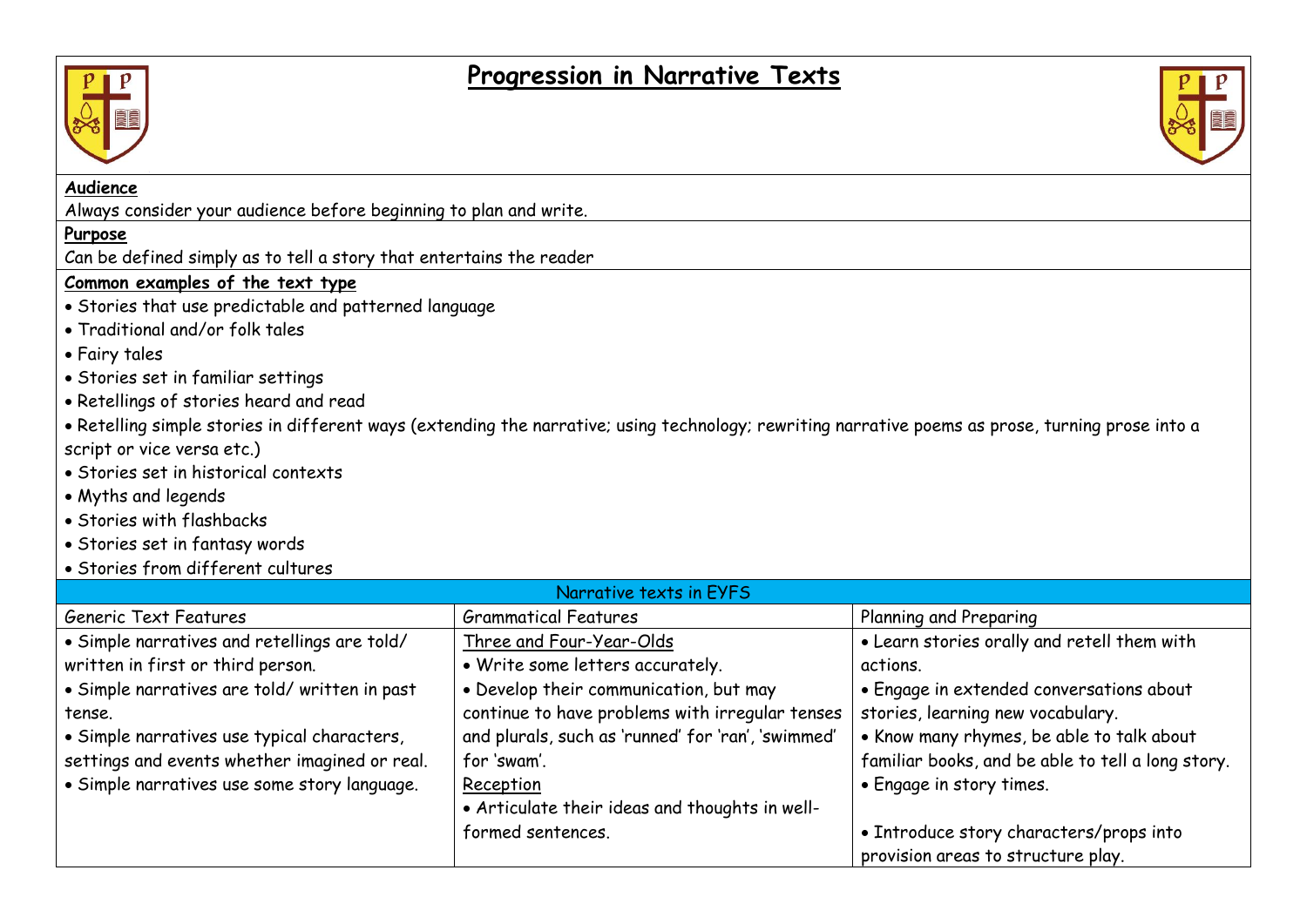|                                                  | • Connect one idea or action to another using a<br>range of connectives.<br>· Describe events in some detail.<br>. Write short sentences with words with known<br>letter-sound correspondences using a capital<br>letter and full stop.<br>. Re-read what they have written to check that<br>it makes sense.<br><b>ELG</b><br>• Write simple phrases and sentences that can<br>be read by others.<br>• Express their ideas and feelings about their<br>experiences using full sentences, including use<br>of past, present and future tenses and making<br>use of conjunctions, with modelling and support<br>from their teacher<br>· Participate in small group, class and one-to-<br>one discussions, offering their own ideas, using<br>recently introduced vocabulary. | . Tell and retell stories using props and plans<br>for assistance (e.g. story maps, puppets,<br>pictures) and through drama activities.<br>• Make simple innovations to known stories. E.g.<br>change main character.<br>. Listen to and talk about stories to build<br>familiarity and understanding.<br>• Retell the story, once they have developed a<br>deep familiarity with the text, some as exact<br>repetition and some in their own words. |
|--------------------------------------------------|----------------------------------------------------------------------------------------------------------------------------------------------------------------------------------------------------------------------------------------------------------------------------------------------------------------------------------------------------------------------------------------------------------------------------------------------------------------------------------------------------------------------------------------------------------------------------------------------------------------------------------------------------------------------------------------------------------------------------------------------------------------------------|------------------------------------------------------------------------------------------------------------------------------------------------------------------------------------------------------------------------------------------------------------------------------------------------------------------------------------------------------------------------------------------------------------------------------------------------------|
|                                                  | Narrative texts in Year 1                                                                                                                                                                                                                                                                                                                                                                                                                                                                                                                                                                                                                                                                                                                                                  |                                                                                                                                                                                                                                                                                                                                                                                                                                                      |
| Generic Text Features                            | <b>Grammatical Features</b>                                                                                                                                                                                                                                                                                                                                                                                                                                                                                                                                                                                                                                                                                                                                                | Planning and Preparation                                                                                                                                                                                                                                                                                                                                                                                                                             |
| • Simple narratives and retellings are told/     | • Stories are often written in the third person                                                                                                                                                                                                                                                                                                                                                                                                                                                                                                                                                                                                                                                                                                                            | . Learn stories orally and retell them with                                                                                                                                                                                                                                                                                                                                                                                                          |
| written in first or third person.                | and past tense e.g. Goldilocks ate the porridge;                                                                                                                                                                                                                                                                                                                                                                                                                                                                                                                                                                                                                                                                                                                           | actions.                                                                                                                                                                                                                                                                                                                                                                                                                                             |
| · Simple narratives are told/written in past     | Goldilocks broke the chair; She fell asleep in                                                                                                                                                                                                                                                                                                                                                                                                                                                                                                                                                                                                                                                                                                                             | . Tell and retell stories orally using props and                                                                                                                                                                                                                                                                                                                                                                                                     |
| tense.                                           | Baby Bear's bed.                                                                                                                                                                                                                                                                                                                                                                                                                                                                                                                                                                                                                                                                                                                                                           | plans for assistance (e.g. story maps, puppets,                                                                                                                                                                                                                                                                                                                                                                                                      |
| • Events are sequenced to create texts that      | • Personal recounts and retellings often use the                                                                                                                                                                                                                                                                                                                                                                                                                                                                                                                                                                                                                                                                                                                           | pictures) and through drama activities.                                                                                                                                                                                                                                                                                                                                                                                                              |
| make sense.                                      | first person and past tense, e.g. I had tea at                                                                                                                                                                                                                                                                                                                                                                                                                                                                                                                                                                                                                                                                                                                             | • Listen to/ learn stories and narrative texts                                                                                                                                                                                                                                                                                                                                                                                                       |
| . The main participants are human or animal.     | my Granny's house on Saturday; We went to the                                                                                                                                                                                                                                                                                                                                                                                                                                                                                                                                                                                                                                                                                                                              | that use the features required for the writing.                                                                                                                                                                                                                                                                                                                                                                                                      |
| · Simple narratives use typical characters,      | park after school. • Sentences are demarcated                                                                                                                                                                                                                                                                                                                                                                                                                                                                                                                                                                                                                                                                                                                              | · Use drama to understand to deepen                                                                                                                                                                                                                                                                                                                                                                                                                  |
| settings and events whether imagined or real.    | using full stops, capital letters and finger                                                                                                                                                                                                                                                                                                                                                                                                                                                                                                                                                                                                                                                                                                                               | understanding of chosen text.                                                                                                                                                                                                                                                                                                                                                                                                                        |
| · 'Story language' (e.g. once upon a time, later | spaces.                                                                                                                                                                                                                                                                                                                                                                                                                                                                                                                                                                                                                                                                                                                                                                    | • Activities to deepen the understanding of the                                                                                                                                                                                                                                                                                                                                                                                                      |
| that day etc.) may be used to create purposeful  | . Use of conjunctions e.g. and  to join ideas                                                                                                                                                                                                                                                                                                                                                                                                                                                                                                                                                                                                                                                                                                                              | structure of the chosen story e.g. using Story                                                                                                                                                                                                                                                                                                                                                                                                       |
| sounding writing.                                | and create variety in the sentence structure.                                                                                                                                                                                                                                                                                                                                                                                                                                                                                                                                                                                                                                                                                                                              | Mountain.                                                                                                                                                                                                                                                                                                                                                                                                                                            |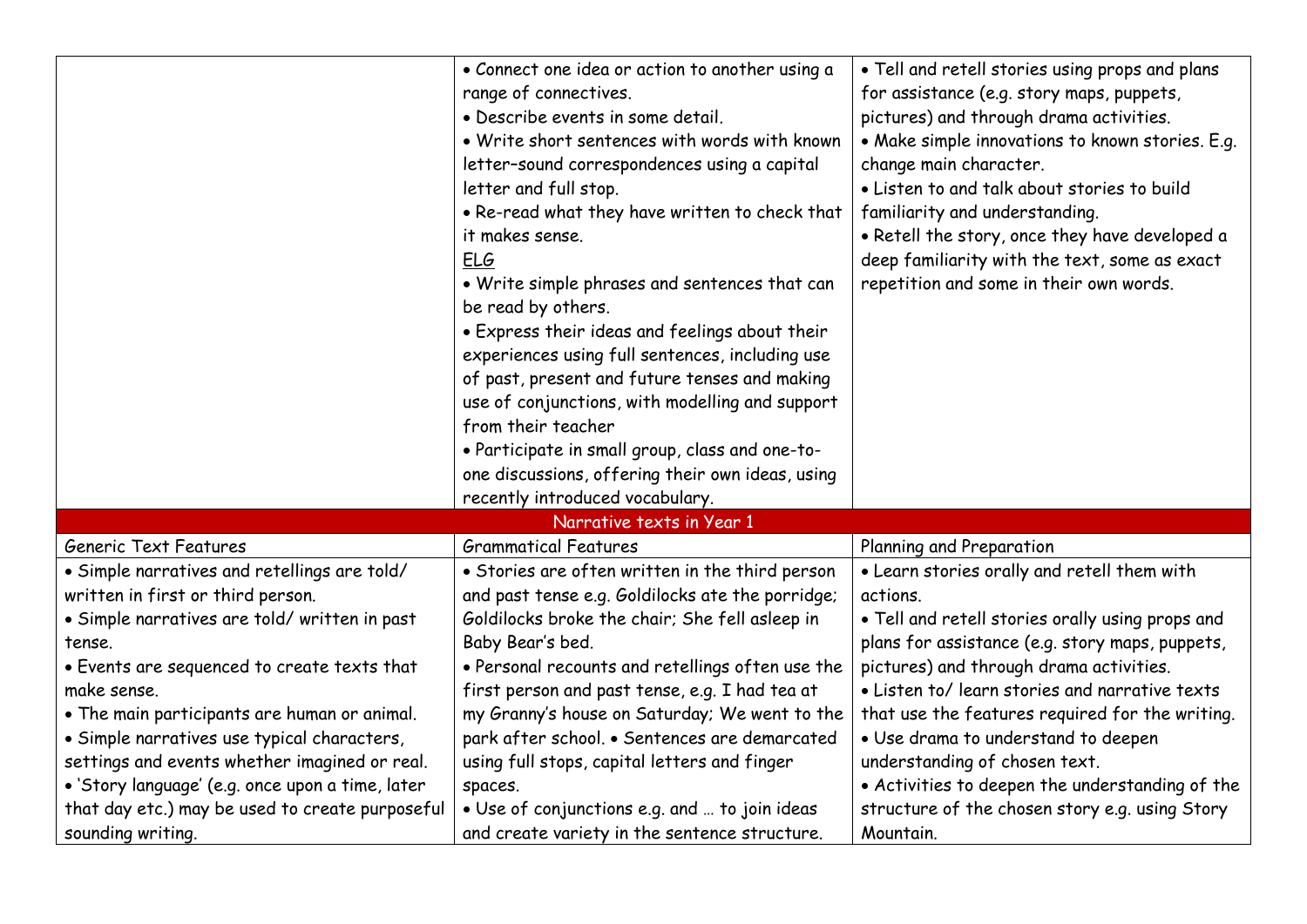|                                                                                             | • Use of exclamation marks to indicate<br>emotions such as surprise or shock e.g. Help!<br>Oh no!<br>. Question marks can be used to form<br>questions, e.g. I said to Mum can I have a<br>biscuit? Who are you? Said the wolf. | • Think about the intended audience and the<br>purpose of the story (e.g. to scare, amuse, and<br>teach a moral) so that plans are shaped to<br>satisfy the audience and purpose.<br>. Make structured plans based on the chosen<br>story by changing characters and key events.<br>· Recognise and use 'story language' e.g. Once<br>upon a time, later that day, happily ever after<br>etc.<br>• Think, say and write sentences to tell the<br>story or narrative in their own words |
|---------------------------------------------------------------------------------------------|---------------------------------------------------------------------------------------------------------------------------------------------------------------------------------------------------------------------------------|----------------------------------------------------------------------------------------------------------------------------------------------------------------------------------------------------------------------------------------------------------------------------------------------------------------------------------------------------------------------------------------------------------------------------------------------------------------------------------------|
|                                                                                             | Narrative texts in Year 2                                                                                                                                                                                                       |                                                                                                                                                                                                                                                                                                                                                                                                                                                                                        |
| Generic Text Features                                                                       | <b>Grammatical Features</b>                                                                                                                                                                                                     | Planning and Preparation                                                                                                                                                                                                                                                                                                                                                                                                                                                               |
| • Narratives and retellings are told/written in                                             | • Stories are often written in the third person                                                                                                                                                                                 | . Listen to/learn with actions stories that use                                                                                                                                                                                                                                                                                                                                                                                                                                        |
| first or third person.                                                                      | and past tense e.g. Goldilocks ate the porridge;                                                                                                                                                                                | the features required for writing.                                                                                                                                                                                                                                                                                                                                                                                                                                                     |
| • Narratives and retellings are told/written in                                             | Goldilocks broke the chair; She fell asleep in                                                                                                                                                                                  | • Think about the intended audience and the                                                                                                                                                                                                                                                                                                                                                                                                                                            |
| past tense                                                                                  | Baby Bear's bed.                                                                                                                                                                                                                | purpose of the story (e.g. to scare, amuse,                                                                                                                                                                                                                                                                                                                                                                                                                                            |
| • Events are sequenced to create texts that                                                 | • The past progressive form of verbs can be                                                                                                                                                                                     | teach a moral) so that plans are shaped to                                                                                                                                                                                                                                                                                                                                                                                                                                             |
| make sense.                                                                                 | used, e.g. the Billy Goats Gruff were eating,                                                                                                                                                                                   | satisfy the audience and purpose.                                                                                                                                                                                                                                                                                                                                                                                                                                                      |
| . The main participants are human or animal.<br>• Characters are simply developed as either | Rapunzel was hoping someone would come and<br>rescue her                                                                                                                                                                        | · Use drama to deepen understanding of focus<br>text.                                                                                                                                                                                                                                                                                                                                                                                                                                  |
| good or bad.                                                                                | • Apostrophes can be used for possession, e.g.                                                                                                                                                                                  | • Activities to deepen the understanding of the                                                                                                                                                                                                                                                                                                                                                                                                                                        |
| · Simple narratives use typical characters,                                                 | Granny's house, baby bear's bed.                                                                                                                                                                                                | structure of the chosen story e.g. using Story                                                                                                                                                                                                                                                                                                                                                                                                                                         |
| settings and events whether imagined or real.                                               | • Apostrophes to show contraction can be used,                                                                                                                                                                                  | Mountain.                                                                                                                                                                                                                                                                                                                                                                                                                                                                              |
| · Language choices help create realistic                                                    | e.g. Goldilocks couldn't believe her eyes.                                                                                                                                                                                      | . Make plans based on the story or narrative                                                                                                                                                                                                                                                                                                                                                                                                                                           |
| sounding narratives. e.g. adverbs, adjectives,                                              | • Personal retellings often use the first person                                                                                                                                                                                | that has been shared by innovating on                                                                                                                                                                                                                                                                                                                                                                                                                                                  |
| precise nouns (turquoise instead of blue,                                                   | and past tense, e.g. I had tea at my Granny's                                                                                                                                                                                   | characters, plot, ending etc.                                                                                                                                                                                                                                                                                                                                                                                                                                                          |
| jumper instead of top, policeman instead of                                                 | house on Saturday; We went to the park after                                                                                                                                                                                    | · Co-construct success criteria for story                                                                                                                                                                                                                                                                                                                                                                                                                                              |
| man) etc.                                                                                   | school.                                                                                                                                                                                                                         | writing based on original text and/or shared                                                                                                                                                                                                                                                                                                                                                                                                                                           |
|                                                                                             | · Sentences are demarcated using full stops,                                                                                                                                                                                    | reading of other effective narrative texts.                                                                                                                                                                                                                                                                                                                                                                                                                                            |
|                                                                                             | capital letters and finger spaces.                                                                                                                                                                                              | · Recognise and use 'story language' e.g. Once                                                                                                                                                                                                                                                                                                                                                                                                                                         |
|                                                                                             |                                                                                                                                                                                                                                 | upon a time, later that day, happily ever after                                                                                                                                                                                                                                                                                                                                                                                                                                        |
|                                                                                             |                                                                                                                                                                                                                                 | etc.                                                                                                                                                                                                                                                                                                                                                                                                                                                                                   |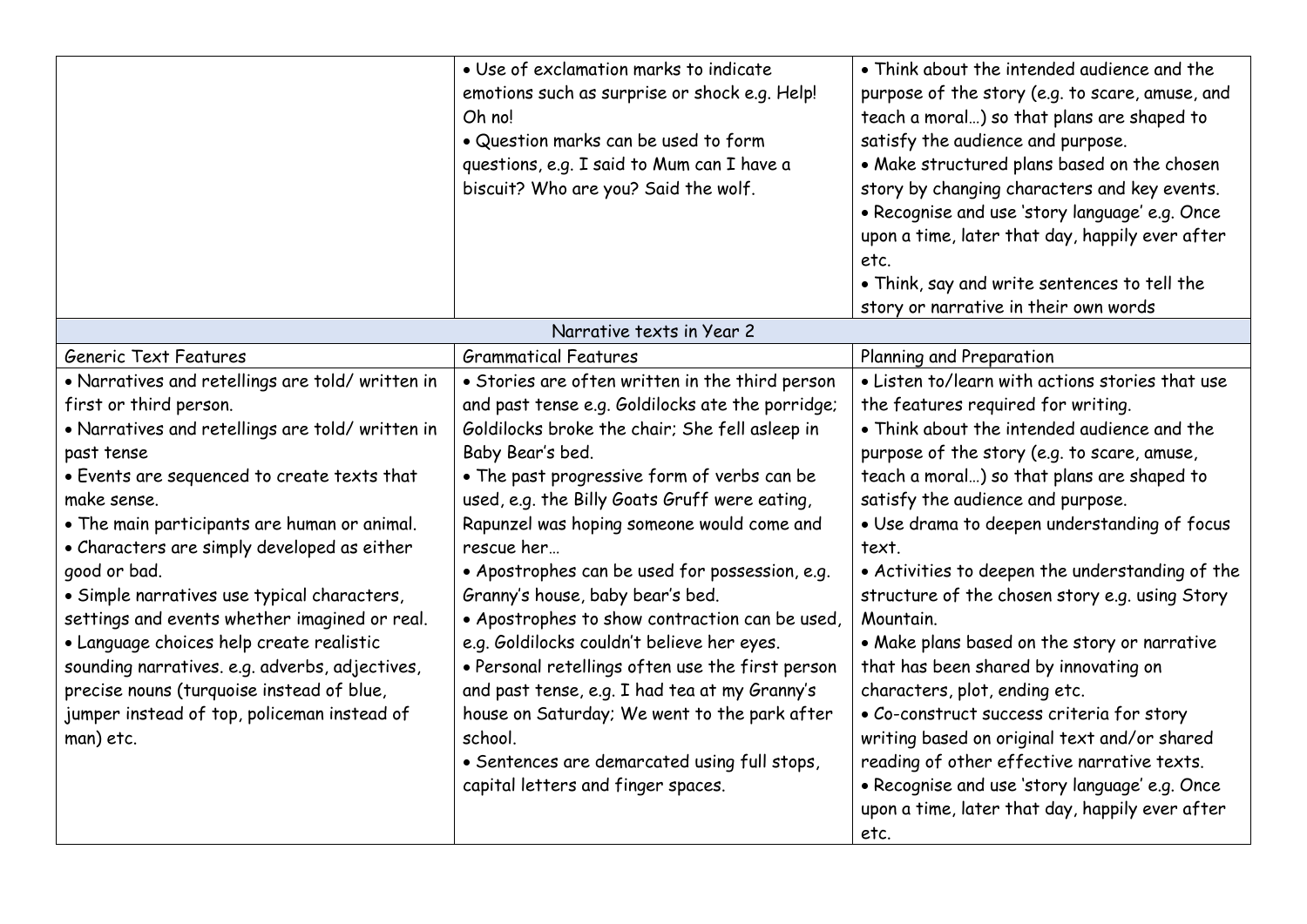|                                                                                                                                                                                                                                                                                                      | • Use of conjunctions e.g. and, so, because,<br>when, if, that, or, but  to join ideas and enable<br>subordination of ideas.<br>• Use of exclamation marks to indicate<br>emotions such as surprise or shock e.g. Help!<br>Oh no!<br>• Question marks can be used to form<br>questions, including rhetorical questions used to<br>engage the reader.<br>· Adjectives including comparative adjectives<br>are used to aid description and make<br>comparisons, e.g. the troll was big but the<br>eldest Billy Goat Gruff was bigger.<br>· Noun phrases can be used to create effective<br>descriptions, e.g. the deep, dark woods.<br>• Commas can be used to separate lists of<br>characters, ideas and adjectives in expanded<br>noun phrases e.g. shimmering, sparkling<br>diamond.<br>. Verbs should be chosen for effect e.g. walked<br>instead of went, grabbed instead of got etc. | • Make use of ideas collected from reading, e.g.<br>using repetition to create an effect. Tell and<br>retell stories orally using props and plans for<br>assistance (e.g. story maps, puppets, pictures)<br>and through drama activities.<br>• Think, say and write sentences to tell the<br>story or narrative in their own words.<br>. Write narratives using their plans.<br>· Edit, proofread and amend their writing<br>based on their own thoughts and those of their<br>peers and teachers.<br>· Reread completed narratives aloud, for<br>example, to a partner, small group or the<br>teacher. |
|------------------------------------------------------------------------------------------------------------------------------------------------------------------------------------------------------------------------------------------------------------------------------------------------------|------------------------------------------------------------------------------------------------------------------------------------------------------------------------------------------------------------------------------------------------------------------------------------------------------------------------------------------------------------------------------------------------------------------------------------------------------------------------------------------------------------------------------------------------------------------------------------------------------------------------------------------------------------------------------------------------------------------------------------------------------------------------------------------------------------------------------------------------------------------------------------------|---------------------------------------------------------------------------------------------------------------------------------------------------------------------------------------------------------------------------------------------------------------------------------------------------------------------------------------------------------------------------------------------------------------------------------------------------------------------------------------------------------------------------------------------------------------------------------------------------------|
|                                                                                                                                                                                                                                                                                                      | Narrative texts in Year 3                                                                                                                                                                                                                                                                                                                                                                                                                                                                                                                                                                                                                                                                                                                                                                                                                                                                |                                                                                                                                                                                                                                                                                                                                                                                                                                                                                                                                                                                                         |
| Generic Text Features                                                                                                                                                                                                                                                                                | <b>Grammatical Features</b>                                                                                                                                                                                                                                                                                                                                                                                                                                                                                                                                                                                                                                                                                                                                                                                                                                                              | Planning and Preparation                                                                                                                                                                                                                                                                                                                                                                                                                                                                                                                                                                                |
| • Narratives and retellings are written in first<br>or third person.<br>• Narratives and retellings are written in past<br>tense, occasionally these are told in the<br>present tense.<br>· Events are sequenced to create chronological<br>plots through the use of adverbials and<br>prepositions. | • Paragraphs are useful for organising the<br>narrative into logical sections, e.g. paragraphs<br>about the setting or characters, or paragraphs<br>used to denote the passage of time.<br>• Adverbs e.g. first, then, after that, finally<br>are useful for denoting shifts in time and for<br>structuring the narrative.<br>• The use of conjunctions e.g. when, before,<br>after, while, so, becauseenables causation to                                                                                                                                                                                                                                                                                                                                                                                                                                                              | • Read/learn stories with actions that use the<br>features required for the writing.<br>• Think about the intended audience and the<br>purpose of the story (e.g. to scare, amuse,<br>teach a moral) so that plans are shaped to<br>satisfy the audience and purpose.<br>· Use drama to deepen understanding of focus<br>text.<br>. Use 'boxing up' to understand structure of                                                                                                                                                                                                                          |
|                                                                                                                                                                                                                                                                                                      | be included in the narrative.                                                                                                                                                                                                                                                                                                                                                                                                                                                                                                                                                                                                                                                                                                                                                                                                                                                            | story.                                                                                                                                                                                                                                                                                                                                                                                                                                                                                                                                                                                                  |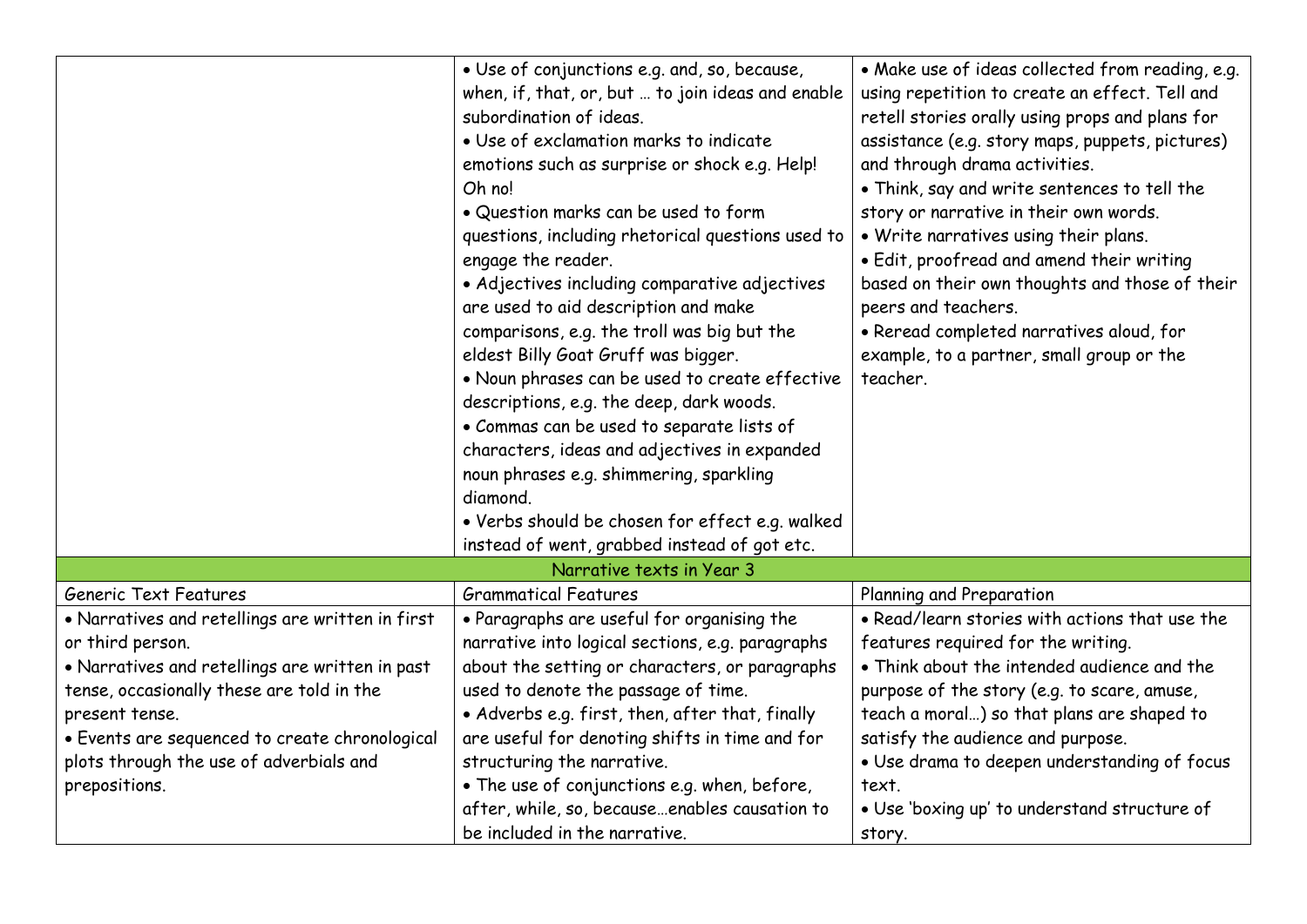| · Descriptions, including those of settings, are<br>developed through the use of adverbials, e.g. in<br>the deep dark woods<br>• Narratives use typical characters, settings<br>and events whether imagined or real.<br>· Dialogue begins to be used to convey<br>characters' thoughts and to move the narrative<br>forward.<br>· Language choices help create realistic<br>sounding narratives. E.g. adverbs, adjectives,<br>precise nouns (turquoise instead of blue,<br>jumper instead of top, policeman instead of<br>man), expressive verbs (e.g. shouted/muttered<br>instead of said etc.) | · Using prepositions e.g. before, after, during,<br>after, before, in, because of enables the<br>passage of time to be shown in the narrative<br>and the narrative to be moved on.<br>• Present perfect form of verbs can be used<br>within dialogue or a character's thoughts, e.g.<br>what has happened to us? What have you done?<br>They have forgotten me<br>· Headings and subheadings can be used to<br>indicate sections in the narrative, e.g. Chapter<br>1; How it all began, Chapter 3 The story ends<br>etc.<br>• Inverted commas can be used to punctuate<br>direct speech this allows characters to<br>interact and the story to be developed.<br>. Noun phrases can be used to create effective<br>descriptions, e.g. the deep, dark woods.<br>• Verbs and adverbs should be chosen for<br>effect e.g. shouted/muttered instead of said;<br>angrily/quietly etc. to show rather than tell<br>how characters feel and behave.<br>• Cohesion can be created, and repetition | • Independently read successful examples of<br>narrative writing and label/magpie effective<br>features.<br>• Co-construct success criteria for story<br>writing based on original text and/or shared<br>reading of other effective narrative texts.<br>• Make plans that include a limited number of<br>characters and describe a few key details that<br>show something about their personalities.<br>· Compose and rehearse sentences or parts of<br>stories orally to check for sense.<br>• Recognise and use narrative language e.g. on a<br>cold winter's day, Dear Diary, And after all<br>that etc.<br>• Make use of ideas from reading, e.g. using<br>repetition to create an effect.<br>. Try to show rather than tell, for example,<br>show how a character feels by what they say or<br>do.<br>. Write narratives using their plans.<br>• Reread completed narratives aloud, e.g. to a<br>partner, small group. |
|--------------------------------------------------------------------------------------------------------------------------------------------------------------------------------------------------------------------------------------------------------------------------------------------------------------------------------------------------------------------------------------------------------------------------------------------------------------------------------------------------------------------------------------------------------------------------------------------------|------------------------------------------------------------------------------------------------------------------------------------------------------------------------------------------------------------------------------------------------------------------------------------------------------------------------------------------------------------------------------------------------------------------------------------------------------------------------------------------------------------------------------------------------------------------------------------------------------------------------------------------------------------------------------------------------------------------------------------------------------------------------------------------------------------------------------------------------------------------------------------------------------------------------------------------------------------------------------------------|-----------------------------------------------------------------------------------------------------------------------------------------------------------------------------------------------------------------------------------------------------------------------------------------------------------------------------------------------------------------------------------------------------------------------------------------------------------------------------------------------------------------------------------------------------------------------------------------------------------------------------------------------------------------------------------------------------------------------------------------------------------------------------------------------------------------------------------------------------------------------------------------------------------------------------|
|                                                                                                                                                                                                                                                                                                                                                                                                                                                                                                                                                                                                  | avoided through the use of nouns and pronouns<br>e.g. Sammy and John they the boys                                                                                                                                                                                                                                                                                                                                                                                                                                                                                                                                                                                                                                                                                                                                                                                                                                                                                                       | · Edit, proofread and amend their writing<br>based on their own thoughts and those of their<br>peers and teachers.                                                                                                                                                                                                                                                                                                                                                                                                                                                                                                                                                                                                                                                                                                                                                                                                          |
|                                                                                                                                                                                                                                                                                                                                                                                                                                                                                                                                                                                                  | Narrative texts in Year 4                                                                                                                                                                                                                                                                                                                                                                                                                                                                                                                                                                                                                                                                                                                                                                                                                                                                                                                                                                |                                                                                                                                                                                                                                                                                                                                                                                                                                                                                                                                                                                                                                                                                                                                                                                                                                                                                                                             |
| Generic Text Features                                                                                                                                                                                                                                                                                                                                                                                                                                                                                                                                                                            | <b>Grammatical Features</b>                                                                                                                                                                                                                                                                                                                                                                                                                                                                                                                                                                                                                                                                                                                                                                                                                                                                                                                                                              | Planning and Preparation                                                                                                                                                                                                                                                                                                                                                                                                                                                                                                                                                                                                                                                                                                                                                                                                                                                                                                    |
| • Narratives and retellings are written in the                                                                                                                                                                                                                                                                                                                                                                                                                                                                                                                                                   | • The third person and past tense are used.                                                                                                                                                                                                                                                                                                                                                                                                                                                                                                                                                                                                                                                                                                                                                                                                                                                                                                                                              | • Read/learn narrative texts that use the                                                                                                                                                                                                                                                                                                                                                                                                                                                                                                                                                                                                                                                                                                                                                                                                                                                                                   |
| first or third person.                                                                                                                                                                                                                                                                                                                                                                                                                                                                                                                                                                           | This can include the past progressive (e.g. the                                                                                                                                                                                                                                                                                                                                                                                                                                                                                                                                                                                                                                                                                                                                                                                                                                                                                                                                          | features required for the writing.                                                                                                                                                                                                                                                                                                                                                                                                                                                                                                                                                                                                                                                                                                                                                                                                                                                                                          |
| . Narratives and retellings are written in the                                                                                                                                                                                                                                                                                                                                                                                                                                                                                                                                                   | Billy Goats Gruff were eating), Present perfect                                                                                                                                                                                                                                                                                                                                                                                                                                                                                                                                                                                                                                                                                                                                                                                                                                                                                                                                          | • Think about the intended audience and the                                                                                                                                                                                                                                                                                                                                                                                                                                                                                                                                                                                                                                                                                                                                                                                                                                                                                 |
| past tense, occasionally these are told in the                                                                                                                                                                                                                                                                                                                                                                                                                                                                                                                                                   | (e.g. What have you done?).                                                                                                                                                                                                                                                                                                                                                                                                                                                                                                                                                                                                                                                                                                                                                                                                                                                                                                                                                              | purpose of the story (e.g. to scare, amuse,                                                                                                                                                                                                                                                                                                                                                                                                                                                                                                                                                                                                                                                                                                                                                                                                                                                                                 |
| present tense. • Events are sequenced to                                                                                                                                                                                                                                                                                                                                                                                                                                                                                                                                                         | • Standard English forms of verb inflections                                                                                                                                                                                                                                                                                                                                                                                                                                                                                                                                                                                                                                                                                                                                                                                                                                                                                                                                             | teach a moral) so that plans are shaped to                                                                                                                                                                                                                                                                                                                                                                                                                                                                                                                                                                                                                                                                                                                                                                                                                                                                                  |
|                                                                                                                                                                                                                                                                                                                                                                                                                                                                                                                                                                                                  | are used instead of local spoken forms, e.g. 'we                                                                                                                                                                                                                                                                                                                                                                                                                                                                                                                                                                                                                                                                                                                                                                                                                                                                                                                                         | satisfy the audience and purpose.                                                                                                                                                                                                                                                                                                                                                                                                                                                                                                                                                                                                                                                                                                                                                                                                                                                                                           |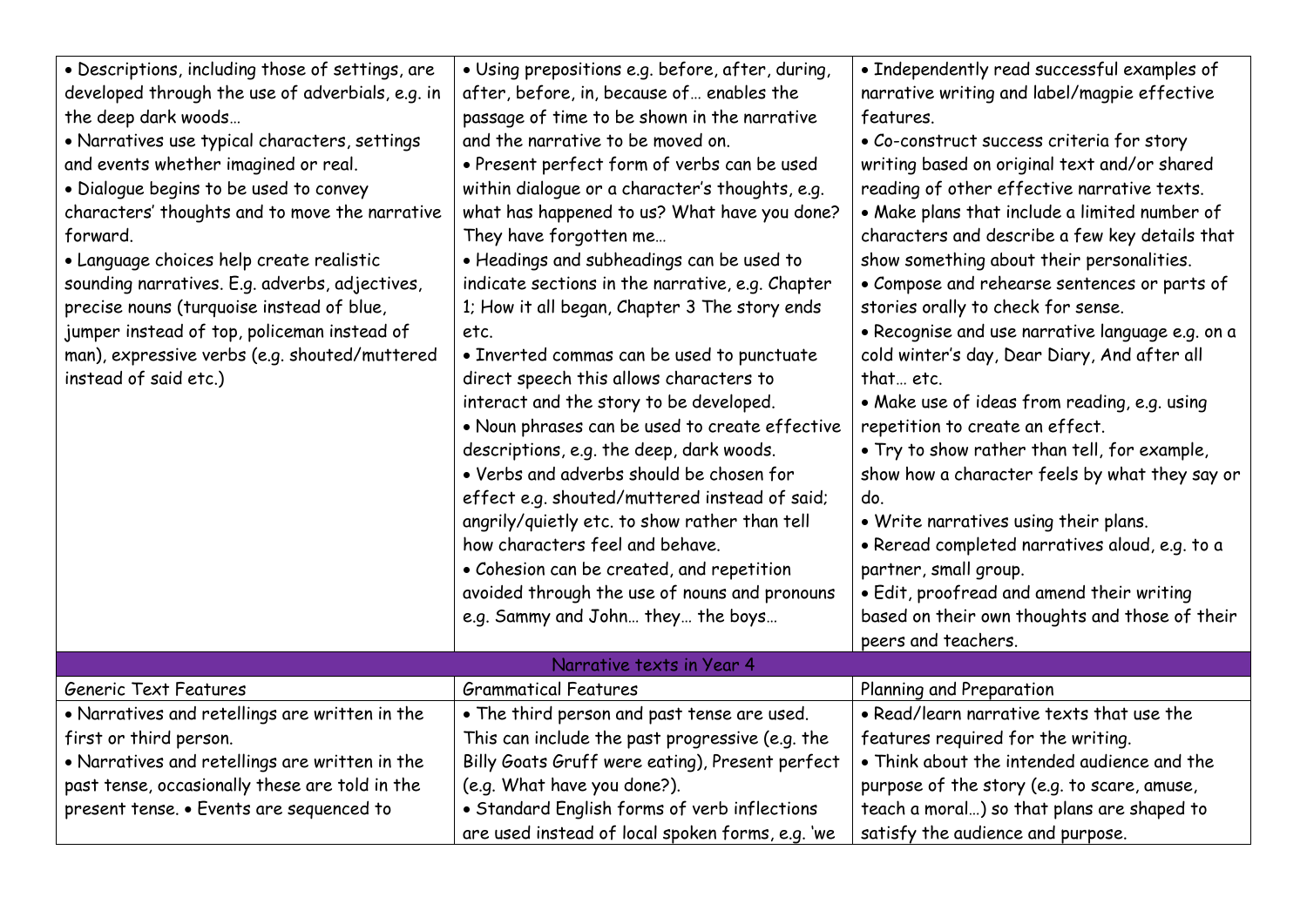| create chronology through the use of             | were' instead of 'we was', 'we did that' rather  | · Use drama to deepen understanding of chosen    |  |
|--------------------------------------------------|--------------------------------------------------|--------------------------------------------------|--|
| adverbials and prepositions                      | than 'we done that'.                             | text.                                            |  |
| · Descriptions, including those of settings, are | • Fronted adverbials can be used e.g. During     | . Use 'boxing up' to understand structure of     |  |
| developed through the use of adverbials, e.g. in | the night, In a distant field These should be    | story.                                           |  |
| the deep dark woods                              | punctuated using a comma.                        | · Independently read successful examples of      |  |
| • Narratives use typical characters, settings    | • The use of adverbials e.g. therefore, however  | narrative writing and label/magpie effective     |  |
| and events whether imagined or real.             | creates cohesion within and across paragraphs.   | features.                                        |  |
| · Dialogue is used to convey characters'         | • Cohesion can also be created, and repetition   | • Co-construct success criteria for story        |  |
| thoughts and to move the narrative forward.      | avoided through the use of nouns and pronouns    | writing based on original text and/or shared     |  |
| · Language choices help create realistic         | e.g. Sammy and John they the boys                | reading of other effective narrative texts.      |  |
| sounding narratives. e.g. adverbs, adjectives,   | • Paragraphs are useful for organising the       | . Make plans that include key events, being      |  |
| precise nouns, expressive verbs and figurative   | narrative into logical sections.                 | sure that all the events lead towards the        |  |
| language etc.                                    | • Verbs and adverbs should be chosen for         | ending.                                          |  |
|                                                  | effect e.g. shouted/muttered instead of said;    | . Plan a limited number of characters and        |  |
|                                                  | angrily/quietly etc. to show rather than tell    | describe a few key details that show something   |  |
|                                                  | how characters feel and behave.                  | about their personalities.                       |  |
|                                                  | • The use of conjunctions e.g. when, before,     | . Make use of ideas from reading, e.g. using     |  |
|                                                  | after, while, so, becauseenables causation to    | adverbial phrases to describe settings and       |  |
|                                                  | be included in the narrative.                    | characters or rhetorical questions to engage     |  |
|                                                  | . Descriptions can be developed through the      | the reader.                                      |  |
|                                                  | effective use of expanded noun phrases e.g.      | · Recognise and use narrative language e.g. On a |  |
|                                                  | the big blue bird (expanded with adjectives);    | cold Winter's day, Dear Diary, And after all     |  |
|                                                  | oak tree (tree modified with a noun); the        | that etc.                                        |  |
|                                                  | teacher with the curly hair (noun modified with  | . Try to show rather than tell, for example,     |  |
|                                                  | preposition).                                    | show how a character feels by what they say or   |  |
|                                                  | . The full range of speech punctuation can be    | do.                                              |  |
|                                                  | used to indicate dialogue this allows characters | . Write narratives using their plans.            |  |
|                                                  | to interact and the story to be developed.       | · Edit, proofread and amend their writing        |  |
|                                                  | • Apostrophes can be used to indicate plural     | based on their own thoughts and those of their   |  |
|                                                  | possession e.g. The girls' names, the children's | peers and teachers.                              |  |
|                                                  | mother, the aliens' spaceship.                   | · Reread completed narratives aloud, e.g. to a   |  |
|                                                  |                                                  | partner or a small group.                        |  |
| Narrative texts in Year 5                        |                                                  |                                                  |  |
| Generic Text Features                            | <b>Grammatical Features</b>                      | Planning and Preparation                         |  |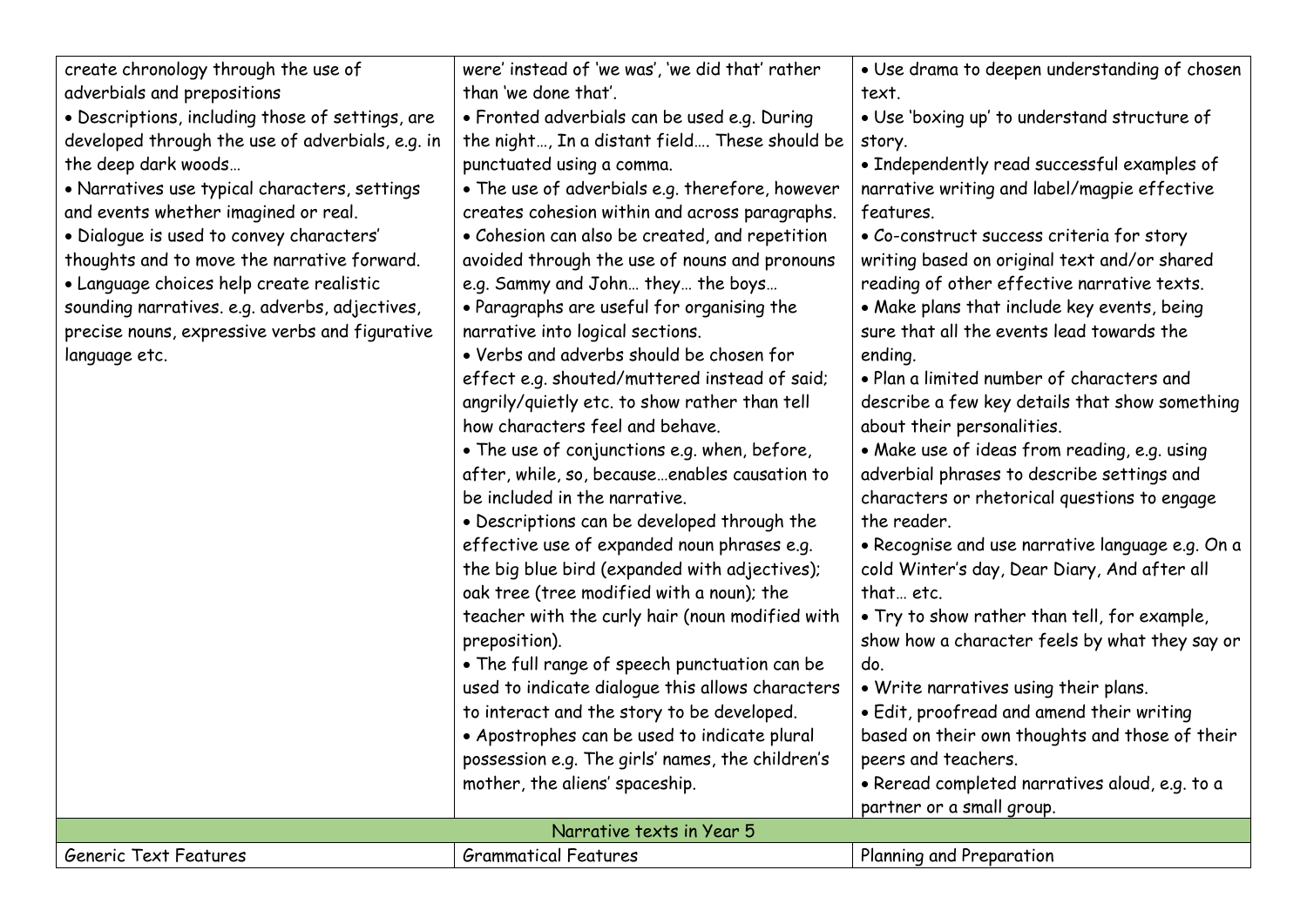| • Narratives and retellings are written in first | • The third person and past tense are used.       | • Read narrative texts that use the features     |
|--------------------------------------------------|---------------------------------------------------|--------------------------------------------------|
| or third person.                                 | • This can include the past progressive (e.g. the | required for the writing.                        |
| • Narratives and retellings are written in past  | Billy Goats Gruff were eating), Present perfect   | • Think about the intended audience and the      |
| tense, occasionally these are told in the        | (e.g. What have you done?).                       | purpose of the story (e.g. to scare, amuse,      |
| present tense.                                   | . Opportunities also exist for the use of the     | teach a moral) so that plans are shaped to       |
| • Narratives are told sequentially and non-      | past perfect e.g. The children had                | satisfy the audience and purpose.                |
| sequentially (e.g. flashbacks) through the use   | triedearlier in the day, the goblins had          | · Use drama to deepen understanding of chosen    |
| adverbials and prepositions.                     | hidden and Past perfect progressive forms         | text. • Use 'boxing up' to understand structure  |
| • Descriptions of characters, setting, and       | e.g. the children had been searching they had     | of story.                                        |
| atmosphere are developed through precise         | been hoping to find the treasure since they       | • Independently read successful examples of      |
| vocabulary choices e.g. adverbs, adjectives,     | started on the quest                              | narrative writing and label/magpie effective     |
| precise nouns, expressive verbs and figurative   | · Adverbials can be used e.g. therefore,          | features.                                        |
| language.                                        | however to create cohesion within and across      | • Co-construct success criteria for story        |
| · Dialogue is used to convey characters'         | paragraphs. These adverbials can take the form    | writing based on original text and/or shared     |
| thoughts and to move the narrative forward.      | of time (later), place (nearby), and numbers      | reading of other effective narrative texts.      |
|                                                  | (secondly).                                       | . Make plans that include key events, being      |
|                                                  | • Modals can be used to suggest degrees of        | sure that all the events lead towards the        |
|                                                  | possibility, e.g. They should never haveIf they   | ending.                                          |
|                                                  | were careful, the children might be able to       | . Plan a limited number of characters and        |
|                                                  | • Adverbs of possibility can be used to suggest   | describe a few key details that show something   |
|                                                  | possibility, e.g. They were probably going to be  | about their personalities.                       |
|                                                  | stuck there all night, they were definitely on    | . Make use of ideas from reading, e.g. using     |
|                                                  | the adventure of a lifetime                       | adverbial phrases to describe settings and       |
|                                                  | Parenthesis can be used to add additional         | characters or rhetorical questions to engage     |
|                                                  | information through the use of brackets,          | the reader.                                      |
|                                                  | dashes or commas e.g. using brackets for stage    | · Recognise and use narrative language e.g. On a |
|                                                  | instructions in play script or commas - Paul, on  | cold Winter's day, Dear Diary, And after all     |
|                                                  | the other hand, was considered trustworthy.       | that etc.                                        |
|                                                  | · Layout devices can be used to provide           | . Try to show rather than tell, for example,     |
|                                                  | additional information and quide the reader,      | show how a character feels by what they say or   |
|                                                  | e.g. Chapter 1, How it all began, The story       | do.                                              |
|                                                  | comes to a close                                  | . Write narratives using their plans.            |
|                                                  | · Relative clauses can be used to add further     | • Show how the main character has developed      |
|                                                  | information, e.g. The witch, who was ugly and     | as a result of the narrative.                    |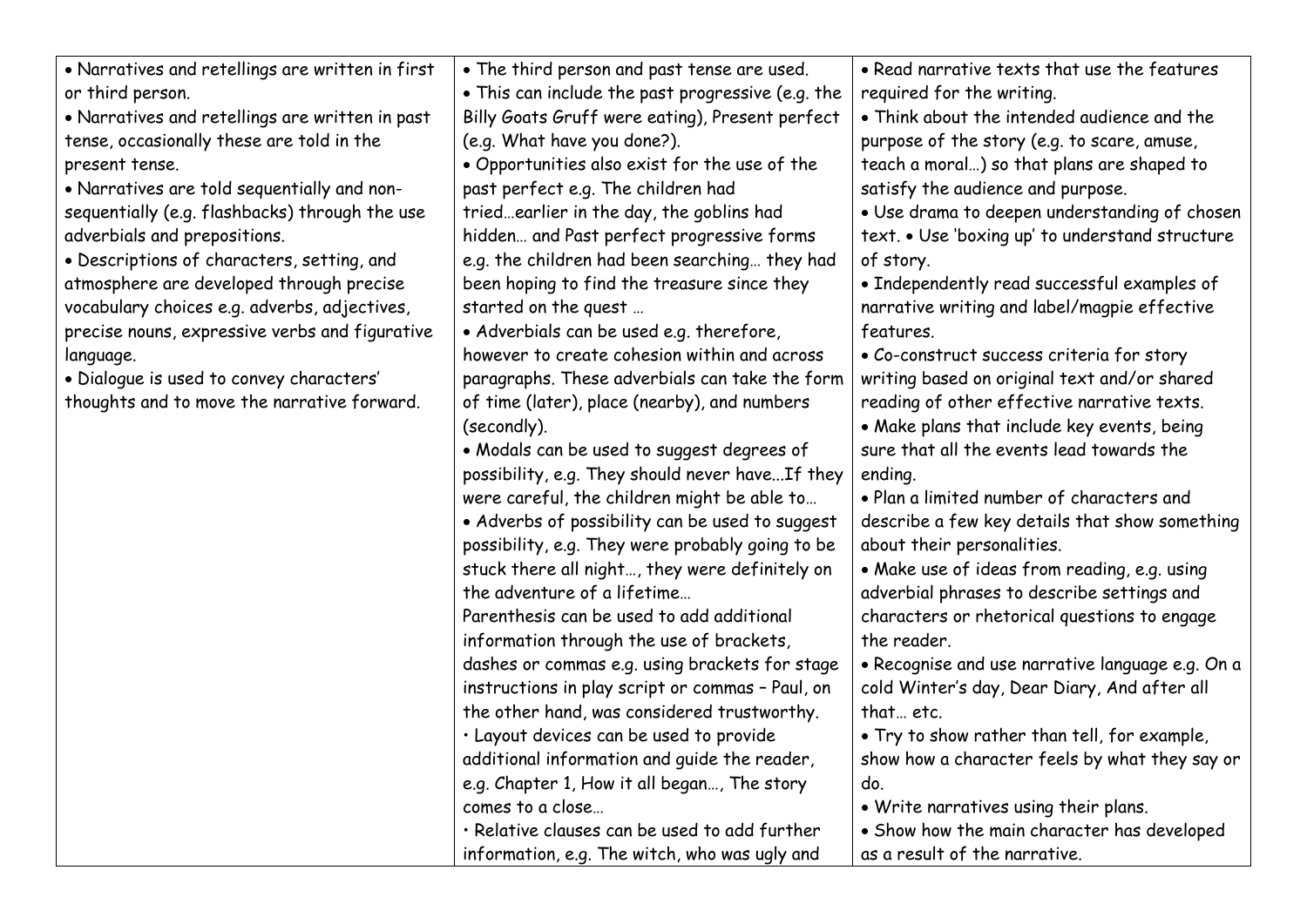|                                                  | green,The treasure, which had been buried in     | · Edit, proofread and amend their writing       |
|--------------------------------------------------|--------------------------------------------------|-------------------------------------------------|
|                                                  | a chest this should include the use of commas    | based on their own thoughts and those of their  |
|                                                  | when required.                                   | peers and teachers.                             |
|                                                  |                                                  | . Read their completed narratives to other      |
|                                                  |                                                  | children.                                       |
|                                                  | Narrative texts in Year 6                        |                                                 |
| <b>Generic Text Features</b>                     | <b>Grammatical Features</b>                      | Planning and Preparation                        |
| . Narratives and retellings are written in first | . By writing for a specified audience and with a | • Read narrative texts that use the features    |
| or third person.                                 | particular purpose in mind, the writer can       | required for the writing.                       |
| • Narratives and retellings are written in past  | choose between vocabulary typical of informal    | • Think about the intended audience and the     |
| tense. Occasionally, they are told in the        | speech and vocabulary appropriate for formal     | purpose of the story (e.g. to scare, amuse,     |
| present tense.                                   | speech e.g. the battalion traversed the          | teach a moral) so that plans are shaped to      |
| . Narratives are told sequentially and non-      | mountain range; the soldiers walked over the     | satisfy the audience and purpose.               |
| sequentially (e.g. flashbacks) through the use   | mountains.                                       | · Use drama to deepen understanding of chosen   |
| adverbials and prepositions.                     | • The passive voice can be used e.g. it was      | text. • Use 'boxing up' to understand structure |
| · Descriptions of characters, setting, and       | possible that, the map was given to the          | of story.                                       |
| atmosphere are developed through precise         | children by, more ingredients were added to      | • Independently read successful examples of     |
| vocabulary choices e.g. adverbs, adjectives      | the potion etc.                                  | narrative writing and label/magpie effective    |
| precise nouns, expressive verbs and figurative   | . Writers may use conditional forms such as      | features.                                       |
| language.                                        | the subjunctive form to hypothesise, e.g. If     | · Co-construct success criteria for story       |
| · Dialogue is used to convey characters'         | the children were to get out of this situation,  | writing based on original text and/or shared    |
| thoughts and to move the narrative forward.      | if only there were a way to solve this problem,  | reading of other effective narrative texts.     |
|                                                  | I wished I were somewhere elseetc.               | • Make plans that include key events, being     |
|                                                  | · Past perfect progressive forms can be used     | sure that all the events lead towards the       |
|                                                  | to indicate specific points in time e.g. the     | ending.                                         |
|                                                  | children had been searching I had been           | . Plan a limited number of characters and       |
|                                                  | dreaming of riding a unicorn all my life         | describe a few key details that show something  |
|                                                  | · Create cohesion across paragraphs using a      | about their personalities.                      |
|                                                  | wider range of cohesive devices such as          | . Make use of ideas from reading, e.g. using    |
|                                                  | organisational features, pronouns, nouns and     | short and long sentences for different effects. |
|                                                  | adverbials. Or by choosing to use repetition or  | . Try to show rather than tell, for example,    |
|                                                  | ellipses for effect.                             | show how a character feels by what they say or  |
|                                                  |                                                  | do.                                             |